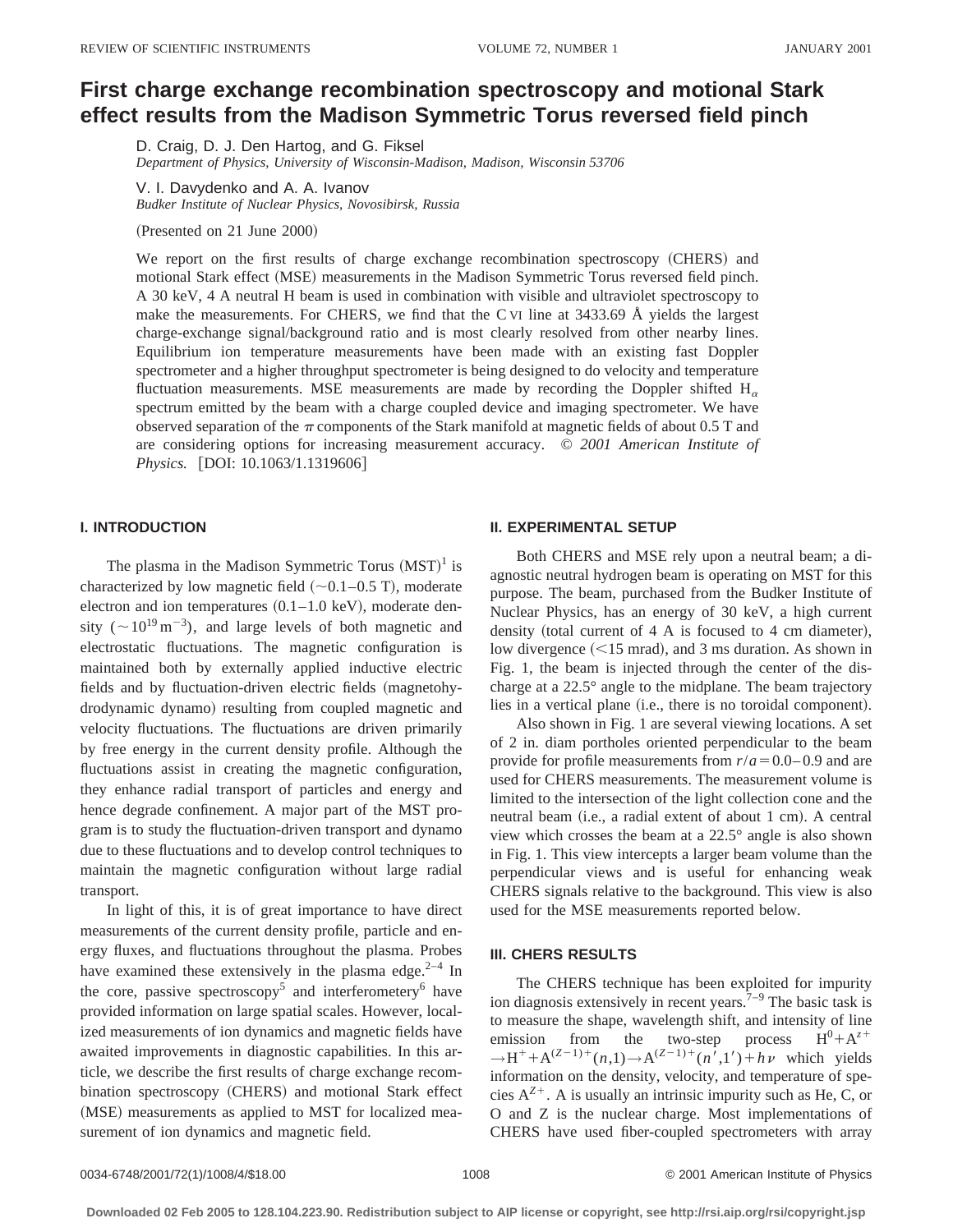

FIG. 1. Poloidal cross section of MST showing location of diagnostic neutral beam and several viewing locations.

detectors such as charge coupled devices (CCDs) to get good wavelength resolution and facilitate simultaneous measurement of multiple spatial points. Time resolution in these schemes is typically 1 ms or less, appropriate for measurement of equilibrium ion characteristics. For our application, we require time resolution of 10  $\mu$ s or better coupled with good spatial resolution for resolving fluctuations in ion quantities. High speed CHERS has been successfully implemented previously $10$  but is not yet widely available.

An important requirement for good time resolution is that enough light be collected to achieve sufficient signal-tonoise ratios despite short integration times. This requirement can be met in part by choosing a bright transition and also by using a very efficient collection and detection system. We have conducted a survey of ultra violet and visible transitions in MST to find an appropriate candidate for CHERS measurements. We considered He II  $(4685.24 \text{ Å})$ , BV  $(4944.7$ and 2981.4 Å), C VI (5290.53 and 3433.69 Å), and O VII  $(4340.58$  and 2975.83 Å). The C VI transition at 3433.69 Å appears to be best for our application. This transition is relatively strong, gives the largest charge-exchange signal/ background ratio of any line surveyed, and is well isolated in MST. Some possibility of ''contamination'' due to O VI emission at 3434 Å exists but measurement of nearby O VI lines at 3426 and 3438 Å indicate that this should not be a severe problem.

Although the C VI emission from charge exchange with the beam is strong, the background signal from the plasma is still of the same order or larger in most circumstances. This is apparently due in large part to the high background neutral density in MST which causes charge exchange of  $C^{6+}$  with thermal neutrals. In fact, we observe a clear anticorrelation of beam-induced charge-exchange emission with thermal neutral density and a strong correlation of background signal with the neutral density. By operating in heavier gases, like deuterium, the signal/background ratio is greater presumably because the penetration depth of edge neutrals is less and core neutral densities are therefore lower. During periods of improved confinement<sup>11</sup> in MST, when neutral densities are quite low in the core, the beam-induced signal can be a factor of 5 above the background on a central chord.

In order to distinguish between beam-induced and back-



FIG. 2. Measured C vI (3433.69 Å) emission intensity for central views: (a) just to the side of and (b) intersecting the beam and (c) the difference of the two views.

ground emission, we will implement a dynamic background subtraction technique with two optical views through each viewing port: one intersecting the beam and one to the side. The background signal in both views will be similar and the difference of the two views is then dominated by chargeexchange emission from the beam. We have tested this in MST using two fiber-coupled monochromators with photomultiplier detectors. One views the beam along a perpendicular viewing chord passing through the center of the beam. The other views it along a parallel chord displaced by  $2 cm$  in the plasma (the beam has a radius of about 1.5 cm). The results are shown in Fig. 2. A normalization factor is applied to match the two monochromator signals when the beam is off and the difference between the signals is shown in Fig.  $2(b)$ . In the future, we plan to use a duo-spectrometer for the subtraction with on-beam and off-beam views coupled to the top and bottom halves of the spectrometer entrance slit. This will provide for a more accurate subtraction at each wavelength.

We have used an existing high speed Doppler spectrometer $^{12}$  to make a preliminary CHERS measurement without the dynamic background subtraction. The system is capable of 10  $\mu$ s time resolution if light levels permit. Data from 16 wavelength channels are shown in Fig. 3 for a typical MST discharge with the spectrometer viewing along the  $22.5^{\circ}$  viewing chord (see Fig. 1) in order to have maximum sensitivity to beam-induced emission. The 16 channels cover a 6.7 Å wavelength range centered on 3433.69 Å. One observes enhanced intensity with beam injection for channels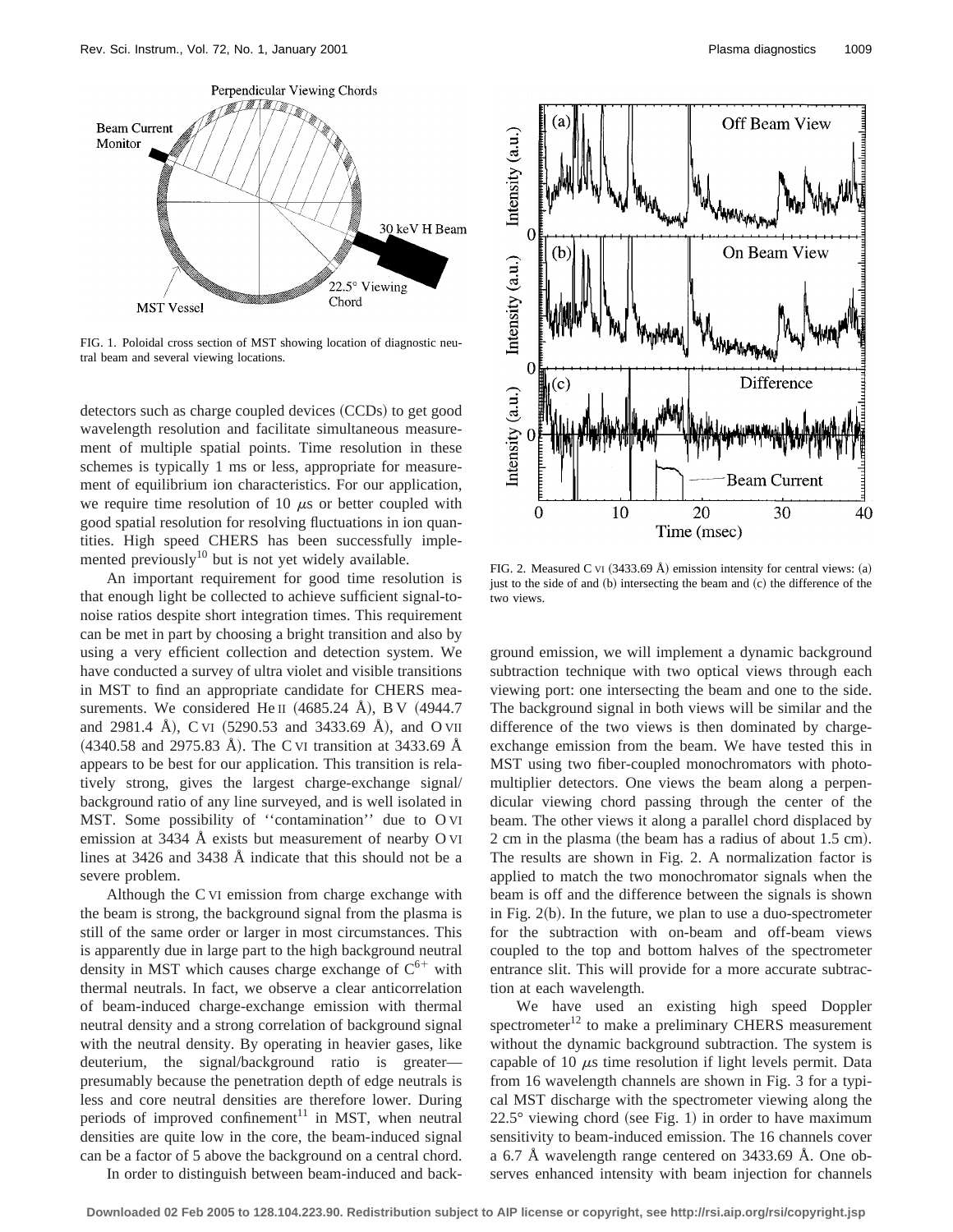

FIG. 3. Measured emission in 16 wavelength channels centered on the C VI emission at 3433.69 Å.

5–10 which cover the C VI line. A simple Gaussian fit to the data yields an ion temperature of about 300 eV for this case. Atomic fine structure and 1-mixing<sup>7</sup> will have an impact on the observed line shape at these temperatures and will need to be taken into account in future analysis. It is expected that this will reduce the apparent temperature by about 10%– 20%.

The existing system is not efficient enough to allow fluctuation measurements. A new spectrometer is being designed with increased throughput, higher grating efficiency at the wavelengths of interest, and improved detector sensitivity. It is anticipated that an improvement of about 50 times in system efficiency can be realized. This should allow localized core ion fluctuation measurements to be made for the first time in the reversed field pinch.

## **IV. MSE RESULTS**

MSE has become an important and widespread tool for making internal magnetic field measurements in high temperature plasmas. $13,14$  The measurement relies upon the wavelength separation of the different components in the beam  $H_{\alpha}$  emission which are Stark split due to the **v** $\times$ **B** electric field experienced in the beam atom's rest frame. The different components are polarized relative to this electric field and most implementations of MSE at present use some form of polarimetry to obtain information on the magnetic field direction and magnitude.

This works well provided the different polarizations do not overlap in wavelength space. The individual lines in the Stark manifold are broadened primarily by two effects: finite beam temperature and finite light collection volume which gives a spread of observation angles. For high magnetic fields  $(>1$  T), this broadening is small enough compared to the Stark splitting to keep the different polarizations separated but this is not typically the case in low magnetic field devices like MST ( $B \sim 0.1 - 0.5$  T). In low field cases, either the geometrical smearing must be significantly reduced  $[e.g.,]$ by use of a laser and laser induced fluorescence (LIF) to effectively collimate the beam $]^{15}$  or the whole Stark spectrum must be measured and fit to a theoretical model with *B*





FIG. 4. Measured spectrum of Doppler shifted  $H_{\alpha}$  emission from beam using vertical polarizer showing Stark splitting of  $\pi^+$  and  $\pi^-$  components.

as a parameter. LIF is being considered for use in MST. Initially, however, we plan to measure the toroidal magnetic field at the magnetic axis by direct observation of the Stark spectrum.

We have used the 22.5° viewing chord to measure the spectrum of  $H_{\alpha}$  emission from the 30 keV neutral H beam on MST (Fig. 4). Light from the plasma is passed through a vertical polarizer to select primarily the  $\pi$  components which are polarized parallel to the **vÃB** electric field. A CCD detector on a 0.5 m spectrometer integrates over the whole beam injection period of 3 ms.

The emission is Doppler shifted from the background thermal H<sub> $\alpha$ </sub> emission by an amount  $\lambda \cdot (v_{\text{beam}}/c) \cdot \cos(22.5^{\circ})$  $=48.5$  Å making it easily distinguishable. The individual Stark components are fully blended together into three peaks representing the  $\pi^+$ ,  $\pi^-$ , and  $\sigma$  components. (Only the  $\pi$ components are visible in Fig. 4 because of the polarization.) The smearing is dominantly from the large 1.5 in. diam collection lens which accepts light with an angular spread of about  $5^\circ$  corresponding to a width of about 1.8 Å for each component. Since the separation between adjacent components is only 0.33 Å, all components are blended together. In the future, we will better collimate both the viewing optics and the beam to reduce this smearing so that the features of the spectrum become more pronounced. A model for the relative intensity of each component will be needed to extract the magnitude of the magnetic field.

As an estimate, we suppose that the maximum of the blended  $\pi$  components coincides roughly with the  $3\pi$  transition. The separation between the  $\pi^+$  and  $\pi^-$  peaks is about 2 Å corresponding to a toroidal magnetic field of 0.5 T. This is consistent with the predictions of magnetic equilibrium models. A measurement accuracy of less than 10% is needed to discriminate between different magnetic field profiles which give the same external magnetic measurements.

# **V. SUMMARY**

We have made the first CHERS and MSE measurements in a reversed field pinch configuration. The measurements rely upon a 30 keV diagnostic neutral hydrogen beam with low divergence and high current density. A survey of possible CHERS line candidates indicates that C VI emission at 3433.69 Å is best suited to our needs for a bright transition